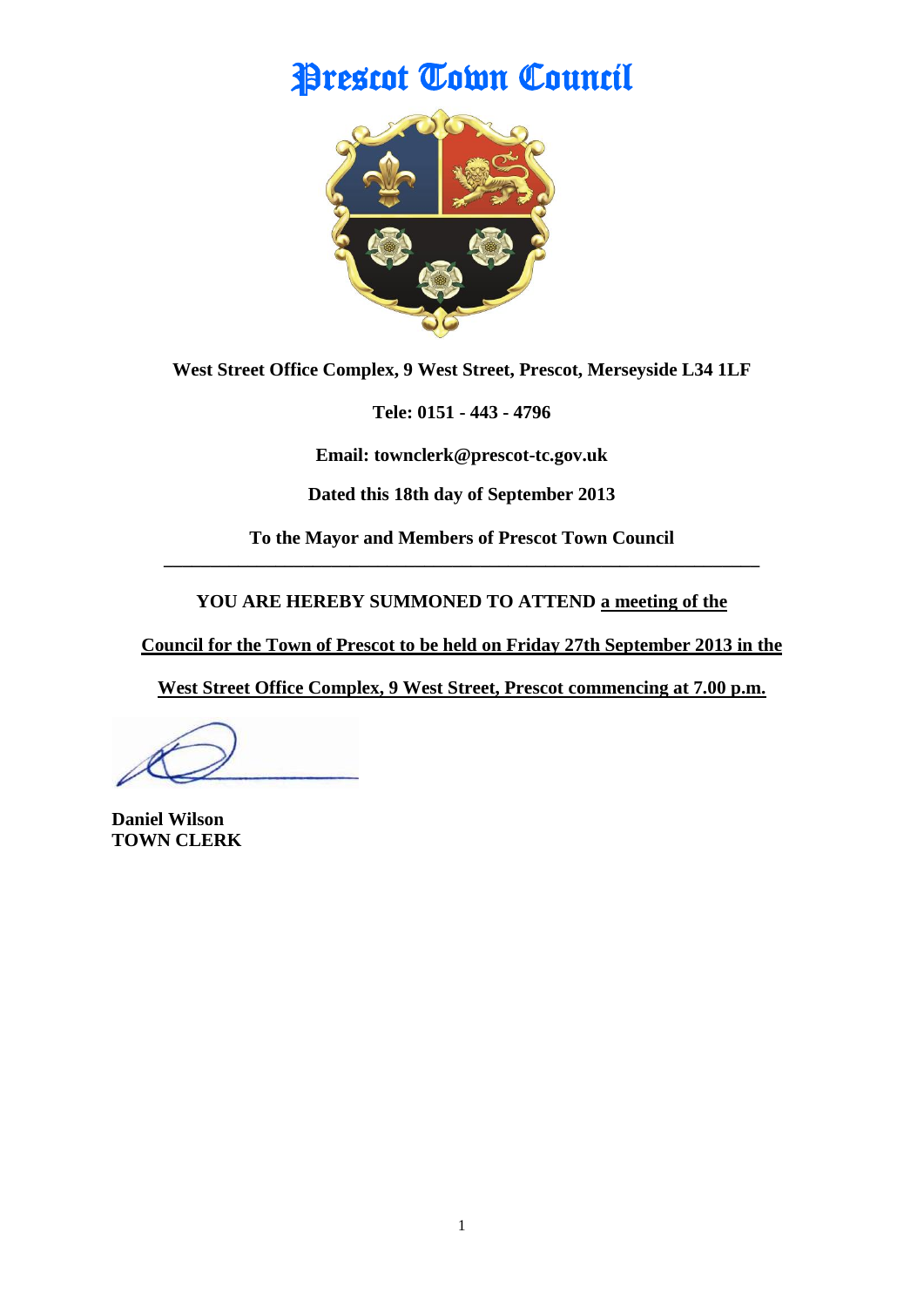# **1. TO RECEIVE APOLOGIES**

# **2. PUBLIC OPEN FORUM**

## **3. DECLARATIONS OF INTEREST**

 *In accordance with Standing Order 54, Members are invited to indicate any interests they may have in relation to items on the agenda for the meeting.*

## **4. MINUTES OF PREVIOUS COUNCIL MEETING**

To **APPROVE** and **SIGN** the minutes of the Town Council Meeting held on  $26^{\text{th}}$  July, 2013.

## **5. REPORTS FROM COMMITTEE**

- (i) To **NOTE** the minutes of the Events Committee Meeting held on  $8<sup>th</sup>$  August 2013.
- (ii) To **NOTE** the Minutes of the Finance & General Purposes Committee Meeting held on  $9^{th}$  August 2013.
- (iii) To **NOTE** the draft minutes of the Events Committee Meeting held on  $28<sup>th</sup>$ August 2013.
- (iv) To **NOTE** the draft minutes of the Finance & General Purposes Committee Meeting held on  $13<sup>th</sup>$  September 2013.

#### **6. ANNOUNCEMENTS FROM THE LEADER**

To receive announcements from the Leader of the Council. **FOR INFORMATION AND TO RECEIVE QUESTIONS FROM MEMBERS**

#### **7. ANNOUNCEMENTS FROM THE TOWN CLERK**

To receive announcements from the Town Clerk. **FOR INFORMATION AND TO RECEIVE QUESTIONS FROM MEMBERS**

#### **8. MAYORAL ENGAGEMENTS**

To receive the schedule of Mayoral Engagements.